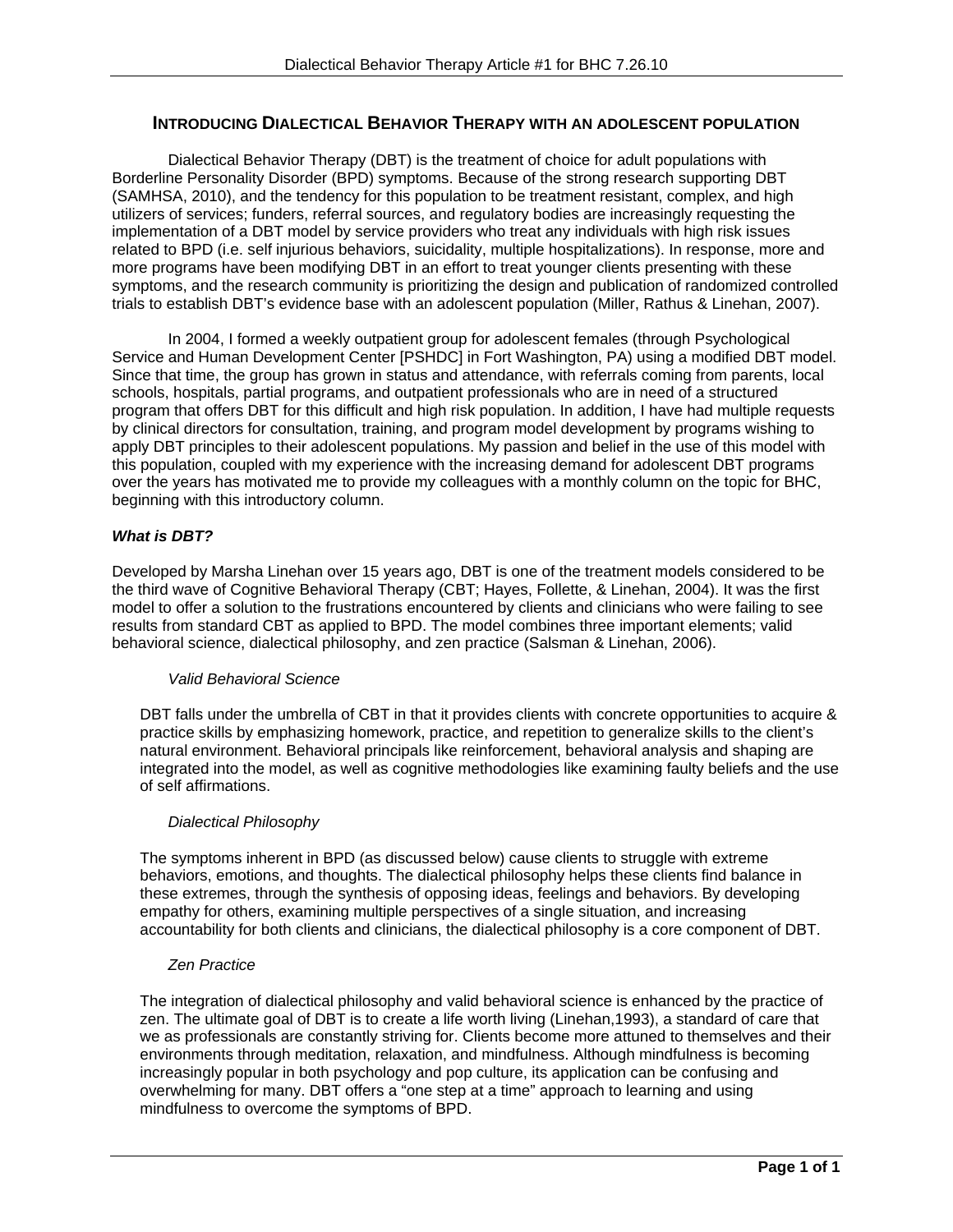## *Does BPD actually exist in an Adolescent Population?*

It is clear that DBT is the treatment of choice for BPD, but what is BPD, and what does it look like in adolescents? According to the DSM-IV-TR (American Psychiatric Association; APA 2000), a BPD diagnosis is rarely appropriate for a person under the age of 18, due to the nature of personality development. However because parents, teachers, and service providers often see age-specific manifestations of BPD symptoms in youth, this diagnostic limitation can create a barrier to care. The table below compares the standard DSM-IV-TR symptoms of BPD (of which only 5 need by present), along with examples of the way symptoms may present in adolescence:

| <b>Adult Symptom according to DSM-IV-TR</b> |                                                                                                                  | <b>Adolescent Presentation of symptom</b>                                                                                                                                                                                                                                                                        |
|---------------------------------------------|------------------------------------------------------------------------------------------------------------------|------------------------------------------------------------------------------------------------------------------------------------------------------------------------------------------------------------------------------------------------------------------------------------------------------------------|
|                                             | 1) Frantic efforts to avoid real or imagined<br>abandonment                                                      | Clinginess with friends or family; lack of trust in<br>others; sensitivity to rejection; over-reacting to<br>criticism or feedback; perfectionism                                                                                                                                                                |
| 2)                                          | A pattern of unstable & intense<br>interpersonal relationships alternating<br>between idealization & devaluation | Volatile friendships; inappropriate romantic<br>relationships; lack of boundaries with others;<br>frequent peer conflict                                                                                                                                                                                         |
| 3)                                          | Identity disturbance: markedly &<br>persistently unstable self-image or sense of<br>self                         | Readily willing to take on the identities of others;<br>often switch from one group of friends to another;<br>pours self into the identities of others; unsure of<br>values, beliefs, goals; struggles to be him/herself                                                                                         |
| 4)                                          | Impulsivity in a least 2 areas that are<br>potentially self damaging (spending, sex,<br>drinking, eating, etc.)  | Eating disordered behavior; substance<br>abuse/dependence; sexual acting out; running<br>away; breaking curfew; poor decision making                                                                                                                                                                             |
| 5)                                          | Recurrent suicidal behaviors, gestures,<br>threats or self mutilating behavior                                   | Suicidal threats or attempts; lack of interest in life<br>or bettering oneself; cutting, burning, picking,<br>scratching, head banging, or pulling one's hair;<br>multiple tattoos or peircings; multiple<br>hospitalizations for suicidality                                                                    |
| 6)                                          | Affective instability due to a marked<br>reactivity of mood                                                      | High sensitivity to emotions; difficulty regulating<br>moods; inability to recognize or express emotions;<br>inability to reverse escalation of emotions; slow<br>return to baseline emotions                                                                                                                    |
| 7)                                          | Chronic feelings of emptiness                                                                                    | Self report of a "hole" inside; feeling chronic loss or<br>emptiness, even when relationships are good or<br>positive rewards or consequences are in effect                                                                                                                                                      |
| 8)                                          | Inappropriate intense anger                                                                                      | Either extreme may be present-lashing out at<br>others, threatening others, verbal or physical<br>abuse, destruction of property, tantrums, school<br>suspensions/expulsions, defiance of authority; or<br>refusal to acknowledge anger when anger is<br>appropriate, passive or passive-aggressive<br>responses |
| 9)                                          | Transient, stress related paranoid ideation<br>or severe dissociative symptoms                                   | Temporary paranoid thinking such as "no one loves<br>me", "everyone's out to get me", "things will never<br>improve"; severe numbness to emotions; detaching<br>from interactions; forgetting conversations,<br>interactions or behaviors                                                                        |

### *Why should we use DBT?*

The growing popularity of DBT speaks for itself, however it is my experience that more family members contact me seeking DBT than professionals do. If you are unsure if DBT is worthwhile for you or your clients, take a minute to consider what I believe to be the top 5 reasons to use DBT with your clients: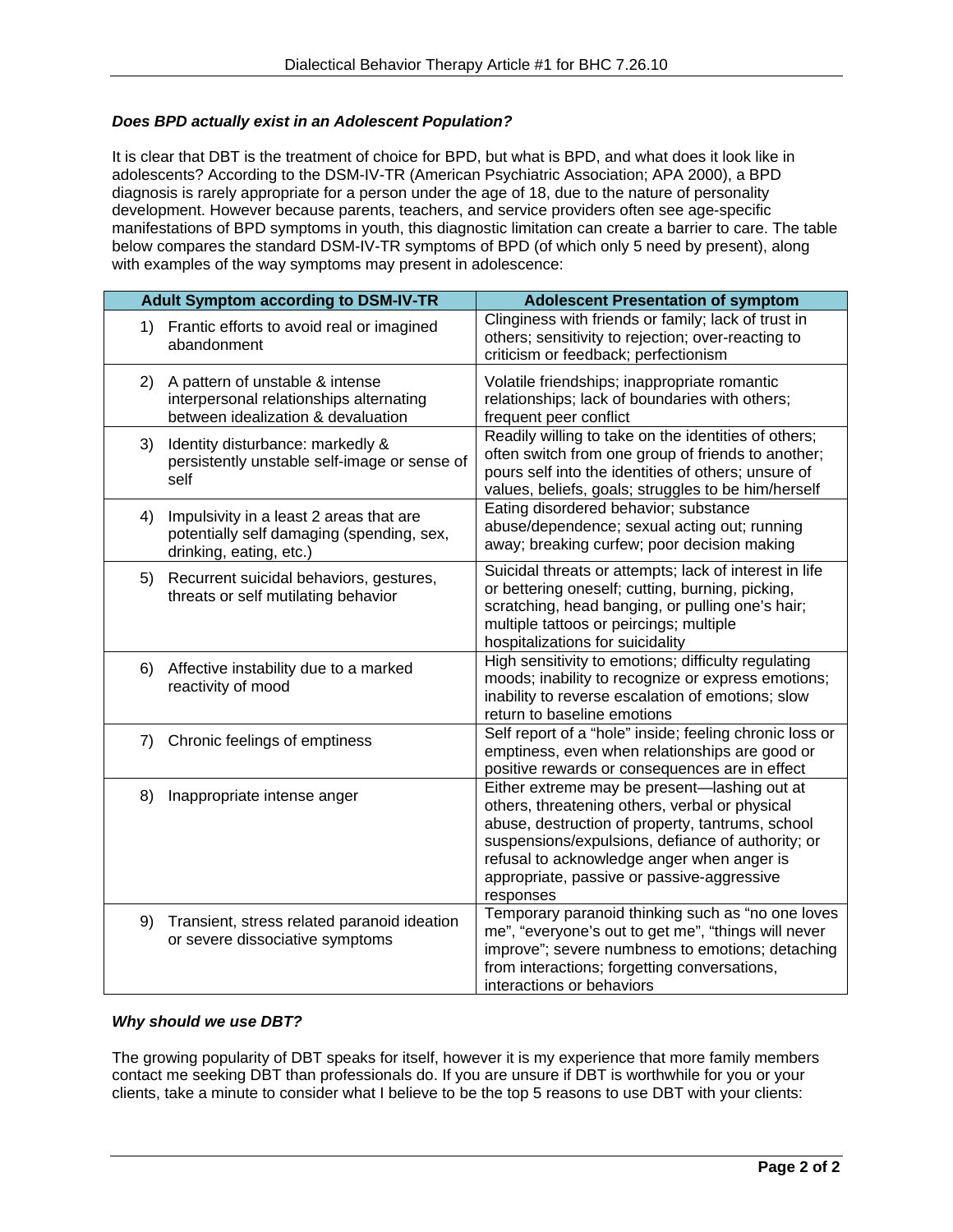- 1. *Respect for our clients and ourselves:* Before DBT hit the scene, the stigma surrounding BPD clients was shameful. Too often, clients would fail out of treatment or even be turned away for treatment because professionals were ill equipped to handle them. This actual rejection only contributed to the underlying fear of abandonment that clients with BPD are driven by. Our willingness to label these clients as "difficult", "resistant", or "untreatable" often came out of our own inadequecies and inability to manage their behaviors. Marsha Linehan acknowledged not only that clients with BPD need more acceptance and validation, but also that the professionals treating them need more support, structure, flexibility, consultation, and time (Linehan,1993).
- 2. *Evidence-based model***:** Since it's inception in 1993, multiple studies have proven DBT is a valuable treatment model for reducing suicidality, self injurious behaviors, volatile emotions, & interpersonal conflict with adult populations (Linehan, Heard & Armstrong, 1993; van den Bosch, Koeter, Stijnen, Verheul & van den Brink, 2005). The sole use of CBT has proven to be insufficient for the needs of this population (Linehan, 1993), and the complex symptom presentation inherent in the diagnosis requires professionals to take steps to improve access of care for these clients.
- *3. Practical tools (skills) to teach clients:* A complaint I often encounter in my daily practice is that clients or their loved ones cannot articulate any practical, concrete skills or gains of treatment. This is not only frustrating for clients, but also for many professionals who are at a loss for what to teach clients and how to teach it. The four core modules of DBT (mindfulness, distress tolerance, emotion regulation, and interpersonal skills) are embraced by professionals, funders and clients because of the objective, measurable goals and interventions they teach. Even without a diagnosis of BPD, these skills are essential to all of our quality of life.
- 4. Versatility: DBT was designed to compliment and integrate other models and interventions such as psychopharmacology, 12 step and co-occurring addiction models, behavior modification, and cognitive and humanistic approaches. It can be applied throughout multiple levels of care, settings, and modalities. Although intensive training is the standard of care, for those who are unable to invest in intensive training, there is a self help book and treatment manual readily available to the public.
- *5. A universal method of interacting:* Particularly for higher levels of care, DBT offers a common language and understanding that helps reduce power struggles, treatment refusal, and physical restraints (Linehan, 1993). The common division of care both internally and across treatment providers disrupts treatment and is often confusing and detrimental to the client's recovery. The standard behavioral principals of DBT, coupled with its unique terms and processes, facilitate communication among and between clients and professionals.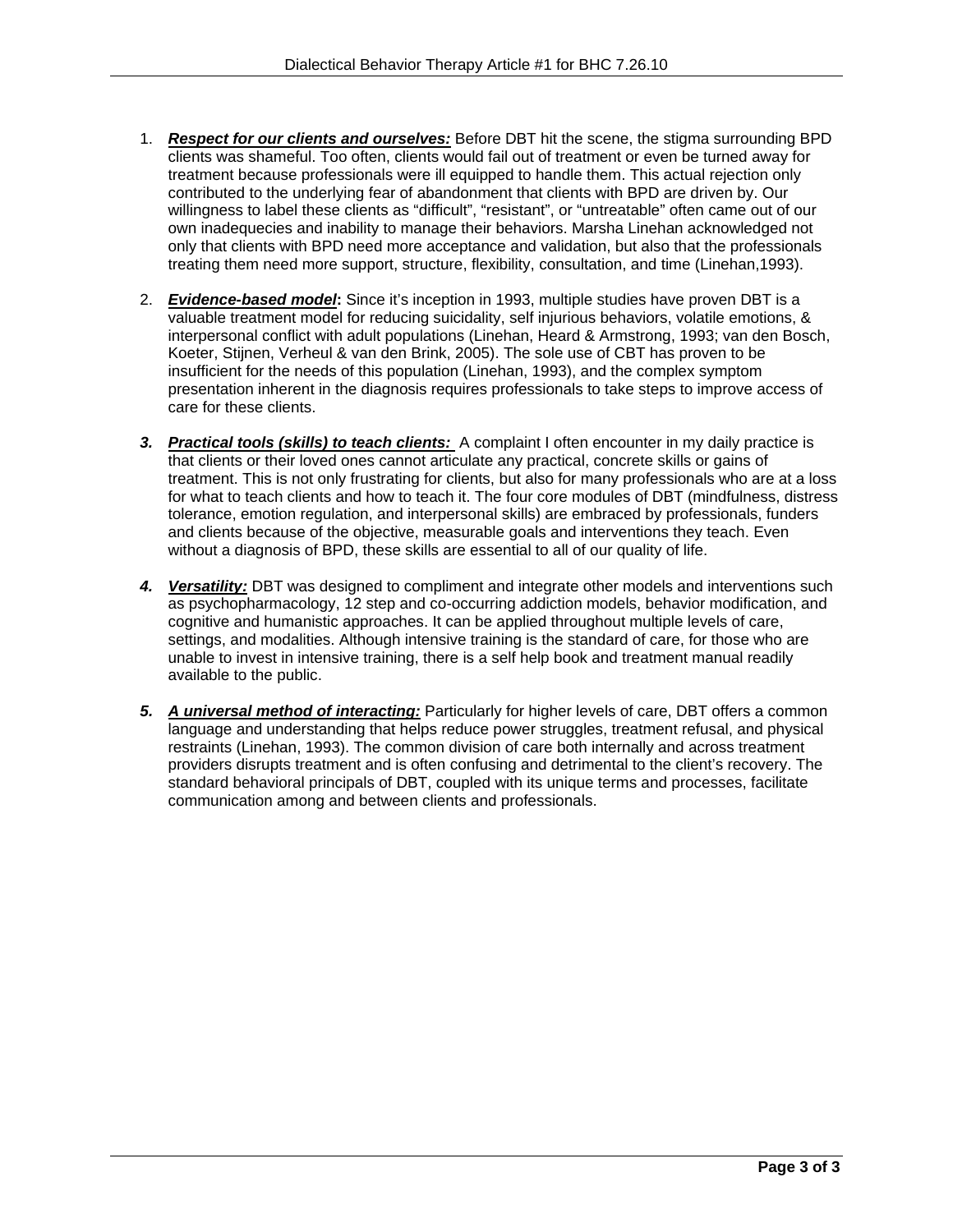## *Why should we use DBT with adolescents?*

The DBT model aligns with the developmental needs of teenagers nicely. Its blend of concrete skills with abstract zen concepts assists them in their transition from childhood to adulthood, and prompts them to consider their values and morals during this transition. It gives them the social skills needed to avoid peer pressure and abusive relationships, and helps them develop empathy and personal responsibility. Finally, as their identity is developing, DBT encourages them to discover the person they are, establish who they want to be, and identify what goals they must accomplish to get there. Specifically, professionals are using these skills to help youth:

- Reduce suicide risk and instill a sense of empowerment and hope for the future
- Achieve abstinence from cutting, substance use, or other self-destructive behaviors
- Increase insight into faulty beliefs and self-defeating thoughts
- Master appropriate communication skills
- \* Replace unhealthy peer relationships with healthy ones
- Develop effective strategies for managing extreme moods
- $\div$  Begin to develop a positive identity that will reduce susceptibility to peer pressure and enhance self esteem
- Adopt meaningful coping skills to achieve more balance in their thoughts, emotions, and behaviors

Ultimately, the reasons for applying DBT with adolescents are the same as the reasons for its use with adults; to assist them in developing a life worth living. Suicide is the third leading cause of death in adolescents (Miller, Rathus & Linehan, 2007), and although the diagnosis of BPD is unlikely assigned to youth, many of the symptomology is present. Over the past 5 years or so, more professionals are applying DBT to a younger population, and preliminary research shows promise for similar results (Miller, Rathus & Linehan, 2007).

### *Ongoing topics with regard to DBT*

In an effort to provide you with an understanding of DBT as a promising intervention for adolescents, I will be providing a series of columns investigating the application and benefits of applying DBT with a younger population. We will explore the application of various DBT concepts, ideas, and approaches with youth, as well as common dilemmas, barriers, or uses within the model. Please feel free to contact me at PSHDC with any questions/concerns you may have regarding this column, or in general about DBT.